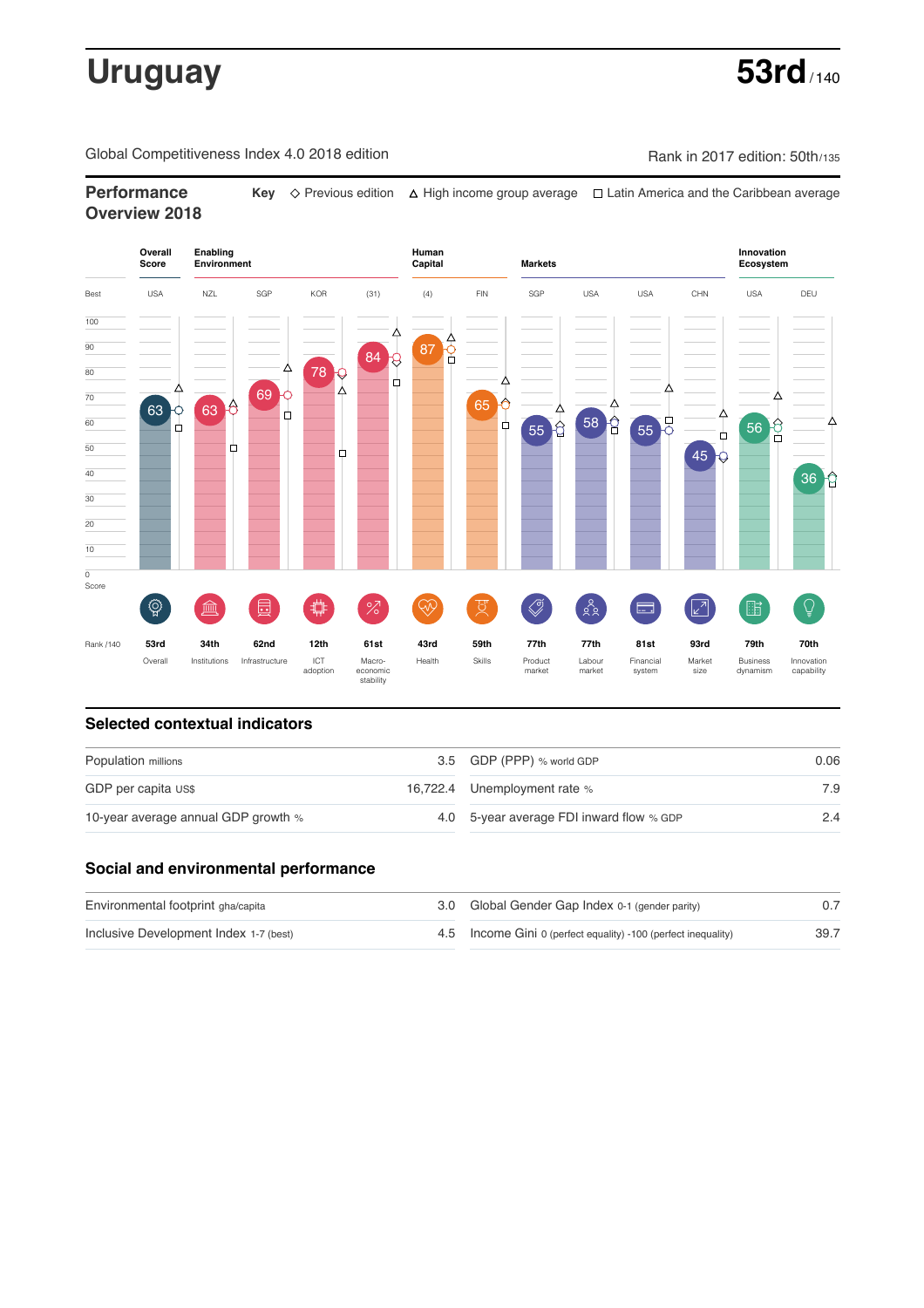### **Uruguay 53rd**/140

| <b>Index Component</b>                                                   | Value                        | Score *          | Rank/140 | <b>Best Performer</b>       |
|--------------------------------------------------------------------------|------------------------------|------------------|----------|-----------------------------|
| 寙<br>Pillar 1: Institutions 0-100 (best)                                 | $\overline{a}$               | 63.2 $\uparrow$  | 34       | <b>New Zealand</b>          |
| Organized crime 1-7 (best)<br>1.01                                       | 5.2                          | 69.4 $\sqrt{ }$  | 49       | Finland                     |
| 1.02 Homicide rate /100,000 pop.                                         | 7.7                          | 75.6 ↑           | 108      | Multiple (9)                |
| 1.03 Terrorism incidence 0 (very high) -100 (no incidence)               | 100.0                        | 100.0 $\uparrow$ | 47       | Multiple (24)               |
| 1.04 Reliability of police services 1-7 (best)                           | 4.1                          | 52.3 ↓           | 85       | Finland                     |
| 1.05 Social capital 0-100 (high)                                         | 55.8                         | 55.8 $\sqrt{ }$  | 33       | Australia                   |
| 1.06 Budget transparency 0-100 (best)                                    | 73.1                         | $73.1 =$         | 27       | Multiple (2)                |
| 1.07 Judicial independence 1-7 (best)                                    | 5.4                          | 74.1 ↓           | 23       | Finland                     |
| 1.08 Efficiency of legal framework in challenging regulations 1-7 (best) | 3.5                          | 40.9 $\sqrt{ }$  | 59       | Finland                     |
| 1.09 Freedom of the press 0-100 (worst)                                  | 15.6                         | 84.4 ↑           | 20       | Norway                      |
| 1.10 Burden of government regulation 1-7 (best)                          | 2.7                          | 28.8 ↓           | 118      | Singapore                   |
| 1.11 Efficiency of legal framework in settling disputes 1-7 (best)       | 3.9                          | 48.1 ↑           | 56       | Singapore                   |
| 1.12 E-Participation Index 0-1 (best)                                    | 0.92                         | $91.6$ ↑         | 26       | Multiple (3)                |
| 1.13 Future orientation of government 1-7 (best)                         | 3.6                          | 44.2 ↑           | 73       | Singapore                   |
| 1.14 Incidence of corruption 0-100 (best)                                | 70.0                         | 70.0 ↓           | 23       | New Zealand                 |
| 1.15 Property rights 1-7 (best)                                          | 5.0                          | 65.9 ↑           | 38       | Finland                     |
| 1.16 Intellectual property protection 1-7 (best)                         | 4.7                          | 62.2 $\uparrow$  | 39       | Finland                     |
| 1.17 Quality of land administration 0-30 (best)                          | 22.5                         | $75.0 =$         | 31       | Singapore                   |
| 1.18 Strength of auditing and reporting standards 1-7 (best)             | 5.3                          | 72.3 ↑           | 32       | Finland                     |
| 1.19 Conflict of interest regulation 0-10 (best)                         | 5.0                          | $50.0 =$         | 95       | Multiple (2)                |
| 1.20 Shareholder governance 0-10 (best)                                  | 3.7                          | $37.0 =$         | 112      | Kazakhstan                  |
| 員<br>Pillar 2: Infrastructure 0-100 (best)                               |                              | 68.8 $\sqrt{ }$  | 62       | Singapore                   |
| 2.01 Road connectivity index 0-100 (best)                                | 74.9                         | $74.9 =$         | 46       | <b>United States</b>        |
| 2.02 Quality of roads 1-7 (best)                                         | 3.3                          | 38.9 个           | 99       | Singapore                   |
| 2.03 Railroad density km of roads/square km                              | 17.0                         | $42.5 =$         | 44       | Multiple (20)               |
| 2.04 Efficiency of train services 1-7 (best)                             | 1.3                          | 4.8 $\downarrow$ | 137      | Switzerland                 |
| 2.05 Airport connectivity score                                          | 7,181.7                      | 28.7 ↓           | 110      | Multiple (8)                |
| 2.06 Efficiency of air transport services 1-7 (best)                     | 5.1                          | 67.7 ↓           | 44       | Singapore                   |
| 2.07 Liner Shipping Connectivity Index 0-157.1 (best)                    | 32.3                         | $32.3 +$         | 52       | Multiple (4)                |
| 2.08 Efficiency of seaport services 1-7 (best)                           | 4.8                          | 63.0 $\sqrt{ }$  | 33       | Singapore                   |
| 2.09 Electrification rate % pop.                                         | 99.9                         | $99.9$ 1         | 69       | Multiple (66)               |
| 2.10 Electric power transmission and distribution losses % output        | 12.0                         | 91.7 $\sqrt{ }$  | 78       | Multiple (9)                |
| 2.11 Exposure to unsafe drinking water % pop.                            | 3.2                          | $98.8 =$         | 30       | Multiple (23)               |
| 2.12 Reliability of water supply 1-7 (best)                              | 6.0                          | 83.5 个           | 31       | Switzerland                 |
| O<br>Pillar 3: ICT adoption 0-100 (best)                                 |                              | 78.1 ↑           | 12       | Korea, Rep.                 |
| 3.01 Mobile-cellular telephone subscriptions /100 pop.                   | 147.5                        | $100.0 =$        | 18       | Multiple (68)               |
| 3.02 Mobile-broadband subscriptions /100 pop.                            | 112.1                        | n/a              | 18       | <b>United Arab Emirates</b> |
| 3.03 Fixed-broadband Internet subscriptions /100 pop.                    | 27.5                         | 55.0 ↑           | 34       | Switzerland                 |
| 3.04 Fibre Internet subscriptions /100 pop.                              | 17.1                         | n/a              | 8        | Korea, Rep.                 |
| 3.05 Internet users % pop.                                               | 66.4                         | 66.4 ↑           | 58       | Iceland                     |
| $\%$<br>Pillar 4: Macroeconomic stability 0-100 (best)                   | $\qquad \qquad \blacksquare$ | 83.8 个           | 61       | Multiple (31)               |
| 4.01 Inflation annual % change                                           | 7.9                          | 89.1 ↑           | 118      | Multiple (74)               |
| 4.02 Debt dynamics 0-100 (best)                                          | 78.5                         | 78.5 个           | 57       | Multiple (36)               |
| Qv<br>Pillar 5: Health 0-100 (best)                                      |                              | 87.3 ↑           | 43       | Multiple (4)                |
| 5.01 Healthy life expectancy years                                       | 67.9                         | 87.3 个           | 42       | Multiple (4)                |
| 섯<br>Pillar 6: Skills 0-100 (best)                                       | $\overline{a}$               | 65.3 $\sqrt{ }$  | 59       | Finland                     |
| 6.01 Mean years of schooling Years                                       | 8.7                          | $57.8 =$         | 81       | Finland                     |
| 6.02 Extent of staff training 1-7 (best)                                 | 3.6                          | 44.0 ↓           | 93       | Switzerland                 |
| 6.03 Quality of vocational training 1-7 (best)                           | 4.4                          | 56.9 $\sqrt{ }$  | 46       | Switzerland                 |
| 6.04 Skillset of graduates 1-7 (best)                                    | 4.1                          | 51.3 $\sqrt{ }$  | 66       | Switzerland                 |
| 6.05 Digital skills among population 1-7 (best)                          | 4.5                          | 57.6 ↓           | 53       | Sweden                      |
| 6.06 Ease of finding skilled employees 1-7 (best)                        | 4.0                          | 49.5 ↓           | 81       | <b>United States</b>        |
| 6.07 School life expectancy Years                                        | 15.9                         | $88.4 =$         | 36       | Multiple (9)                |
| 6.08 Critical thinking in teaching 1-7 (best)                            | 2.9                          | $30.9 +$         | 114      | <b>United States</b>        |
| 6.09 Pupil-to-teacher ratio in primary education Ratio                   | 11.8                         | $95.6 =$         | 22       | Multiple (6)                |